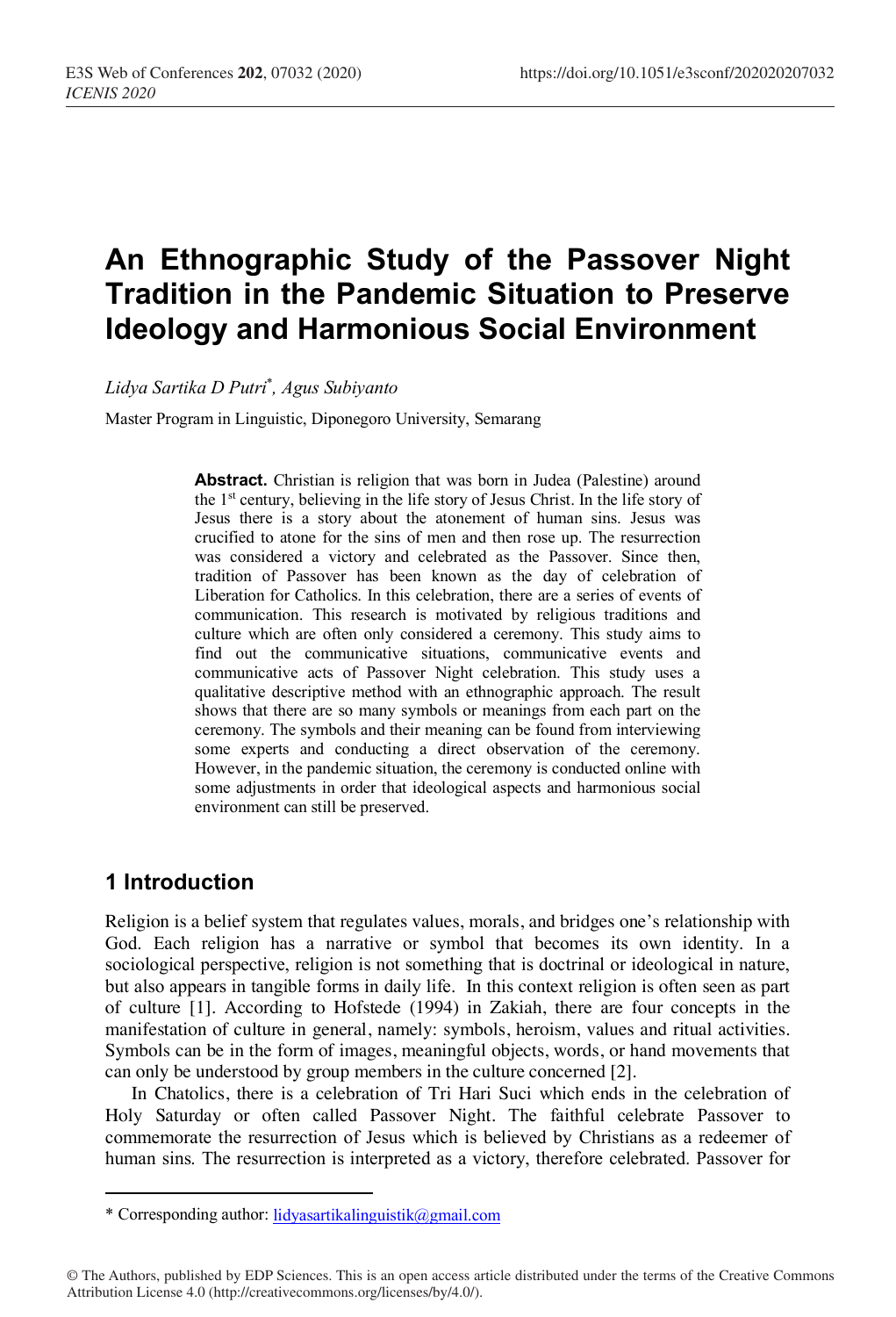Catholics is human liberation day over the power of sin which causes the relationship between man and God to be severed. In the Passover night there are communication symbols both verbal and nonverbal. Verbal communication symbols can be in the form of utterances such as prayer verses while nonverbal symbols can be in the form of movements and equipment in the procession.

Hence, no one study has used the rituals of the Passover night as an object of study, it can be said that this study was the first to study the communication patterns in the Passover Night celebration with the ethnographic approach to communication. The pattern of communication that is formed in the implementation of Passover Night is a tradition that lives among Catholics. The existence series of events with some equipment as symbols that has various meanings. This procession goes down and down every year, but many people, especially Christians, do not really understand the meaning of the celebration. The main purpose of this research is to examine the communication patterns that exist in the celebration of the Passover Eve Celebration and describe the meanings of the speech used therein.

### **2 Previous Studies**

Conducting this research, the author refers to several previous studies as references. The first study by Maifianti, it is about Kanuri Blang Ritual Communication as a Form of Togetherness of Farmers in Samatiga District, West Aceh Regency, Aceh Province. Kanuri Blang is a ritual of gratitude to the Creator in the farming community in the Aceh area which is carried out at the beginning of the growing season. The research aims to see the ritual communication that takes place among the peasant communities in the Aceh area in the Kanuri Blang ritual. To obtain maximum results in his research, researchers conducted research with qualitative methods and using ethnographic communication approaches [2].

This study uses J. W. Carey's communication theory in the book Communication As Culture, Essays and Media and Society and concludes that: (1) Ritual communication is understood as sharing, participating, gathering, arguing, and ownership of the same beliefs. Kanuri Blang is a ritual carried out to gather, share and participate, because the village community, especially farmers, try to carry out and attend Kanuri Blang. (2) Communication that occurs in ritual communication is not centred on the transfer of information, but rather prioritizes sharing about shared culture. Communication practices in Kanuri Blang only emphasize the sharing and togetherness. Information given when the speech was not given much attention can be conveyed properly or not, as evidenced by the absence of speech sessions in several villages. (3) The use of language in ritual communication is done verbally (Acehnese), and symbolic (using buffalo). (4) The selection of unique and distinctive symbols is one of the prominent features in ritual communication. Kanuri Blang has a distinctive symbol of communication, namely eating together and buffalo slaughter. (5) In ritual communication, the media is a message. The message delivered at Kanuri Blang was more meaningful than the message delivered at the BP3K counseling program [2].

The second study was conducted by Sirait, namely Communication Patterns on the Mangulosi Procession in Batak Toba Indigenous Marriage. This research uses communication theory and L.A. culture. Samovar and R.E. Porter in the book Cross Cultural Communication. This research was conducted with a qualitative method through the ethnographic communication approach. The results of the following research are as follows: (1) the behavior patterns of the Batak Toba people tend to be strong in customs even though they existed in the era of moderation. The following procession of mangulosi although complicated and long. (2) Batak Toba people have high values in responding to the mangulosi procession which is considered as part of the Batak Culture that must be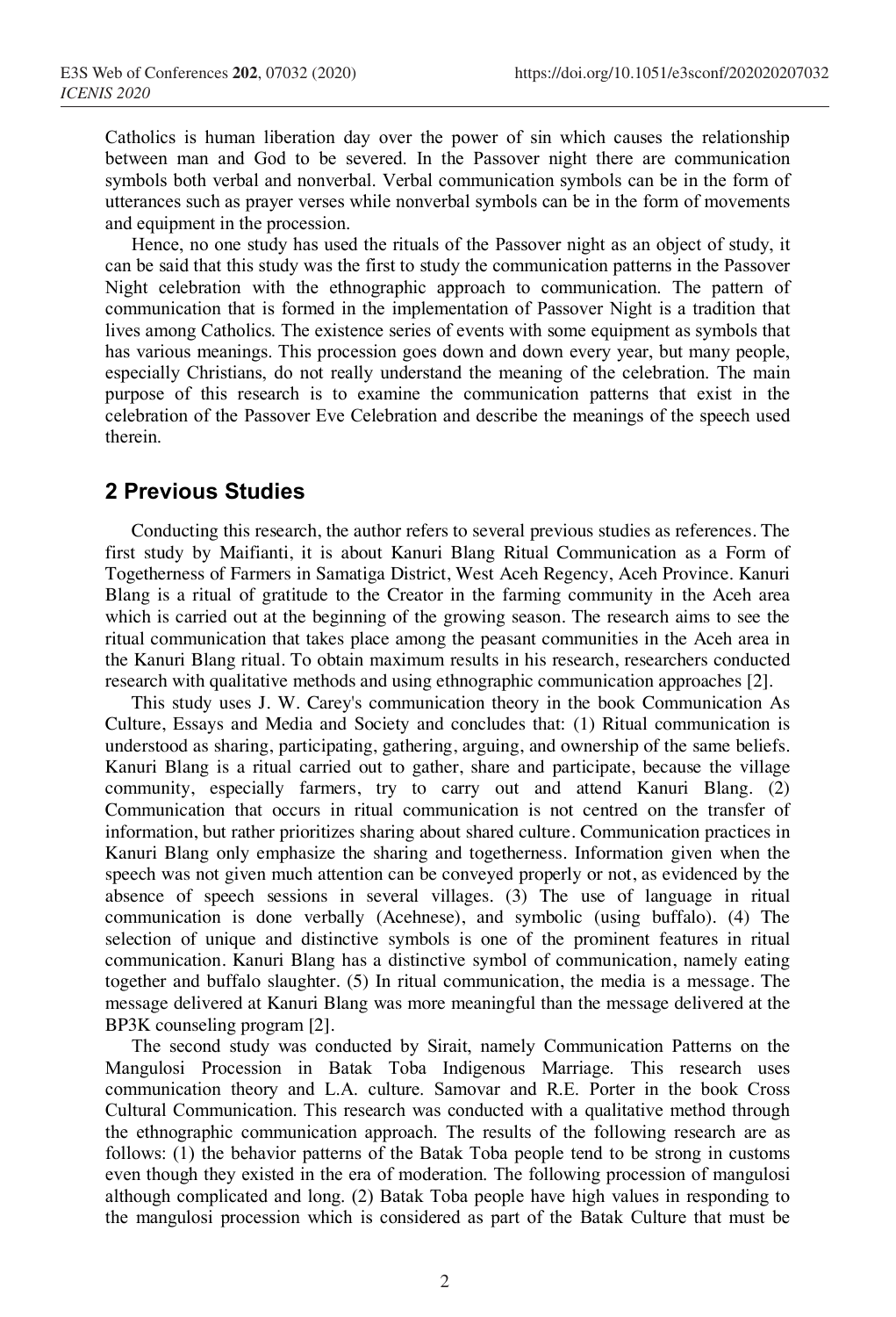preserved. (3) The behavior patterns of the Batak Toba people in responding to the mangulosi procession still believe that the ulos cloth will give abundant blessings to the bride and some have assumed that giving the ulos cloth is only a custom that must be preserved [3].

The third study was conducted by Awalia on the Tradition of Hari Raya Six in Bangkinang Sub-District Village. Hari Raya Six is a tradition practiced by Muslims after fasting for six days in Shawwal. In this tradition there are a series of communication, social and cultural behaviors in the Bangkinang language community, especially to strengthen relations between generations. This study aims to determine the communicative situation, communicative events and communicative actions of the sixth Ramadan Tradition in the Bangkinang District Island. This study uses a qualitative method with an ethnographic approach. The results of the study concluded that the communicative situation in the tradition of the sixth Ramadhan Traditions in Bangkinang Island illustrates the situation that allows everyone to interact before and after the sixth Ramadan celebration of each tradition, each year, including some preparations made. Communicative events include a whole set of components that make up communication, namely the genre or type of event, topic, purpose and function, settings, participants, message forms, message content, action sequences, interaction rules, and interpretation norms on the Sixth Ramadan tradition. While communicative actions describe all ongoing communication activities that are unique or distinctive from the tradition of the Sixth Ramadhan, namely when the pilgrimage of Bangkinang people from various social statuses, age groups and groups move together towards the cemetery in the District on the Island and the surrounding area to visit Bajambou tombs and meals at designated gathering places, such as inside and terrace mosques or other places (Rumah Tuo) [4].

#### **Theoretical Framework**

In this study, the authors use the theory of speech events which, according to Chaer [5], is a linguistic interaction in one or more forms of speech involving speakers and interlocutors, with one main speech, at a particular time, place and situation. Dell Hymes (via Chaer and Agustina: 1995) suggests that a speech event must fulfill 8 components; the first is setting and scene. Settings relating to time, place of speech occur, and the scene refers to the situation, time and psychological situation of the conversation.

Second is participants relating to the parties involved in the talks. The third is ends refer to the intent and purpose of speech. Then, act sequence refers to the form and content of utterances which are related to the words used, how they are used, and the relationship between what is said with the topic of conversation. Key refers to the tone, manner, and passion when a message is delivered. This can also be demonstrated by gestures and cues. Instrumentalities refer to the language path used, such as spoken, written languages. Norms of Interaction and Interaction refers to norms or rules of interaction. The last is genre, refers to the type of delivery, can be in the form of poetry, proverbs, prayers, etc.

### **3 Research Method**

This research is a qualitative descriptive study. In this study the writer collected data using observation and interview methods, which were conducted online via YouTube live streaming to adjust the government regulations resulting from the pandemic situation occurring in the world. Fortunately, the writer got participated directly in the celebration of the Passover Night Eucharist at St. Yusup Church in previous years. With the experience and assessment conducted online, the speeches from the celebration were then transcribed.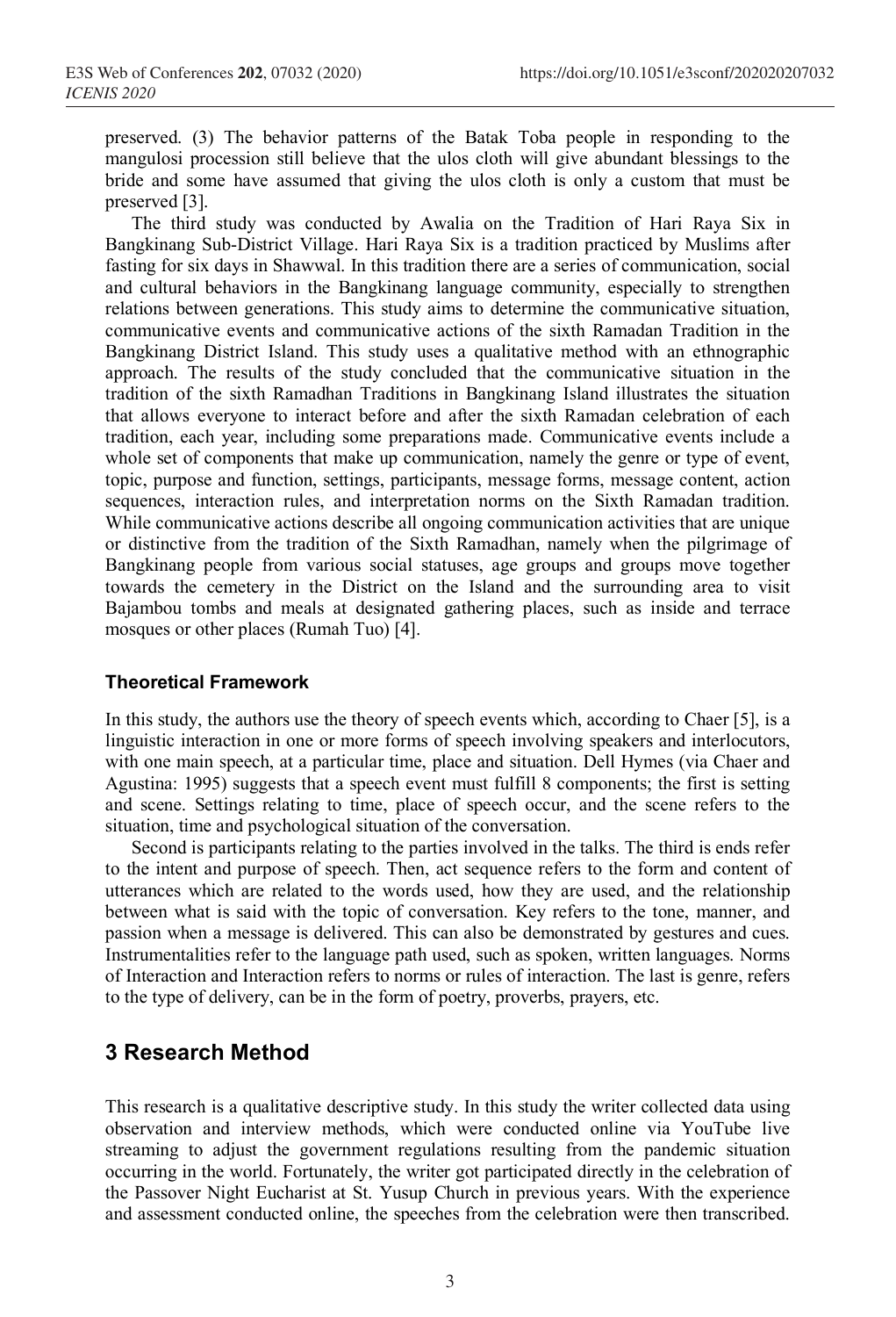The author also conducted in-depth interviews with informants consisting of two Romo / Pastors, and two sons and daughters of the Altar. After the data collected in the form of a speech list, the authors sort the data. Data which if it is not in accordance with the purpose of the study will be separated. The method used is ethnographic communication that focuses on the object of research. Ethnography is often applied to explain the conditions of the people being investigated in written form. The next step is data analysis using the theory of SPEAKING speech event components. This was done so that in this study obtained communication patterns that are interwoven in the celebration of Passover Night.

# **4 Results and Discussion**

Based on the results of research conducted by researchers in the field both direct observation of observations in celebration and interviews with informants, especially Romo who served as the leader of the celebration, there are several sub-events in the Passover Night Celebration. The sub-event is divided into four parts, namely the Light Ceremony, Liturgy of the Word, Baptist Liturgy and Liturgy of the Eucharist.

### **4.1 Light Ceremony**

In the Light ceremony there is the blessing of fire, the blessing of the Passover Candle, followed by the candlelight procession which is usually carried out from the front of the church to the altar table, accompanied by the singing of the song of Light of Christ or Christ of the Light of the World.



**Fig. 1**. Light Ceremony of Passover Night (Source: Private documentary)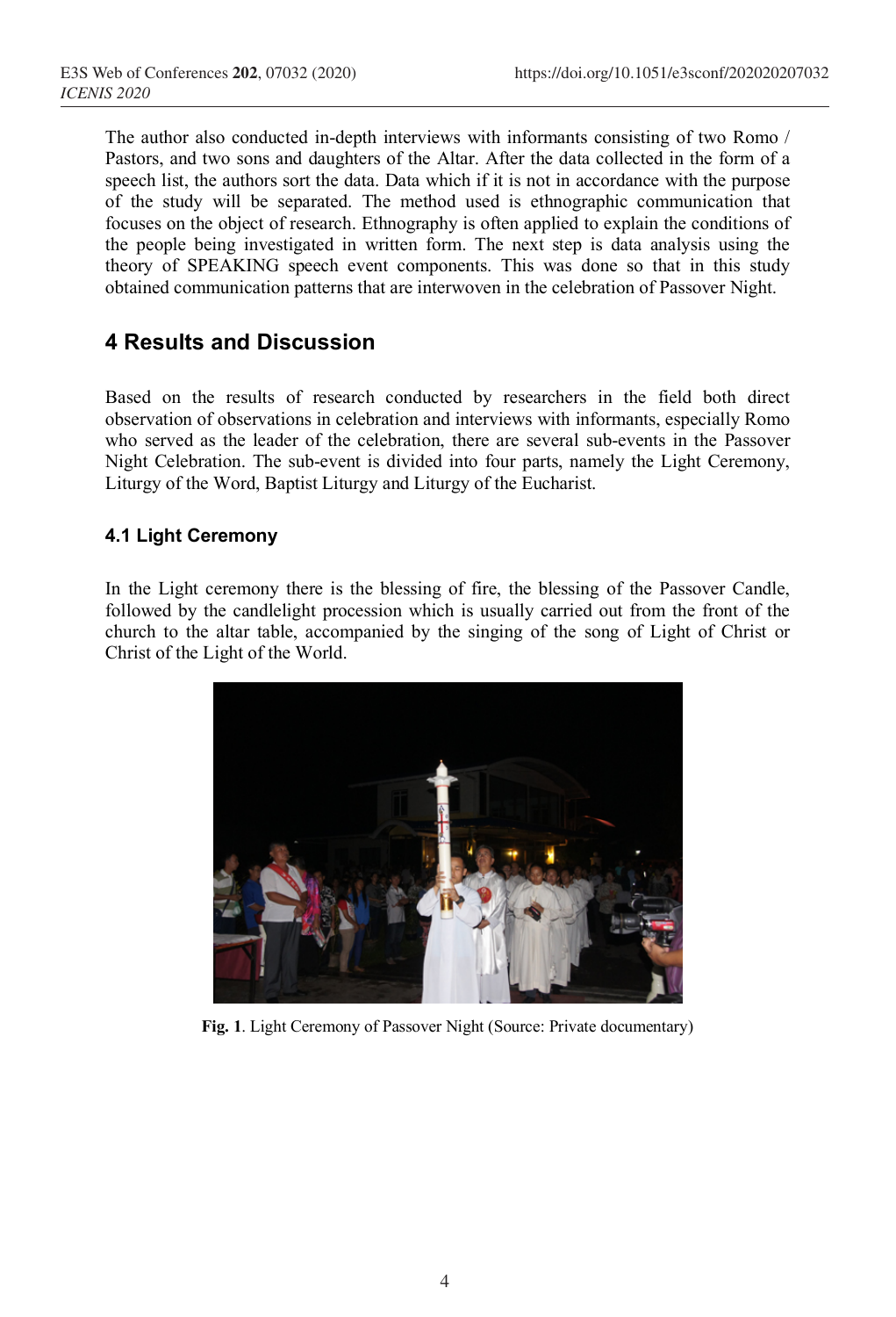

#### **Information :**

A is Alpha The 2020 figure is the year of Passover celebration Ω is Omega Cross: 5 point incense seeds

**Fig. 2**. Picture of the candle of Passover Night

In the Passover candle there are symbols that have a special meaning for the church (Figure 2). At the time of the blessing of the Post-Father's Candle as the leader of the celebration said: "*Christ before and now, beginning and end, alpha and omega. He belongs*  to all ages and all ages, to Him is the glory and power of all ages. At the time of the light ceremony all the lights are turned off so that the atmosphere becomes dark which will return to light at the time of lighting the Passover Candle. Dark is a symbol of sin and death, while light is a symbol of victory or freedom. The Passover candle is likened to the light of the risen Christ. Therefore, people are asked to light candles with fire sourced from the Passover Candle.

The implied meanings in the Passover Candles are as follows:

- 1. The flame in the Post Candle symbolizes the resurrection of Christ and the atonement of man's sins.
- 2. Light Candles symbolize light that illuminates us in the dark.
- 3. The year symbolizes God who is present all the time with His people.
- 4. The cross is the symbol of Christ of the Light that guides our way. The Incense Seed symbolizes the five wounds on the Body of Christ. These five incense seeds are placed on the top, left, right, bottom and in the middle of the cross. These represent the five wounds of Jesus: three nails that pierced His hands and feet, a spear that pierced the stomach, and a thorn that pierced His head. In addition, these incense seeds also remind us of the aroma of spices applied to Jesus' body before he was buried.
- 5. Alpha and Omega means God is the beginning and also the end.
- 6. Picture The lamb symbolizes Christ as the perfect Passover lamb.

#### **4.2 Liturgy of Bible**

In the tradition of the Church, the proclamation of the word is conveyed consistently to the people at every Eucharistic celebration in the form of the Liturgy of the Word. Thus, it can be said that the Liturgy of the Word is a very important part of the celebration of the Eucharist. The Liturgy of the Word consists of the first reading, the response psalm, the second reading, the Alleluya / introductory verse of the Gospel, the reading of the Gospel, the acclamation after the Gospel, the homily, the creed of faith, and the prayer of the people. Given the importance of the Liturgy of the Word in the celebration of the Eucharist, each part will be explained in detail in this paper. The readings, contained in the celebration of Passover Night tell about the events of creation of nature and everything in it. In this ceremony Catholics are invited to give thanks and take care of God's creations. The existence of dark and light in the celebration of Passover Night is also intended so that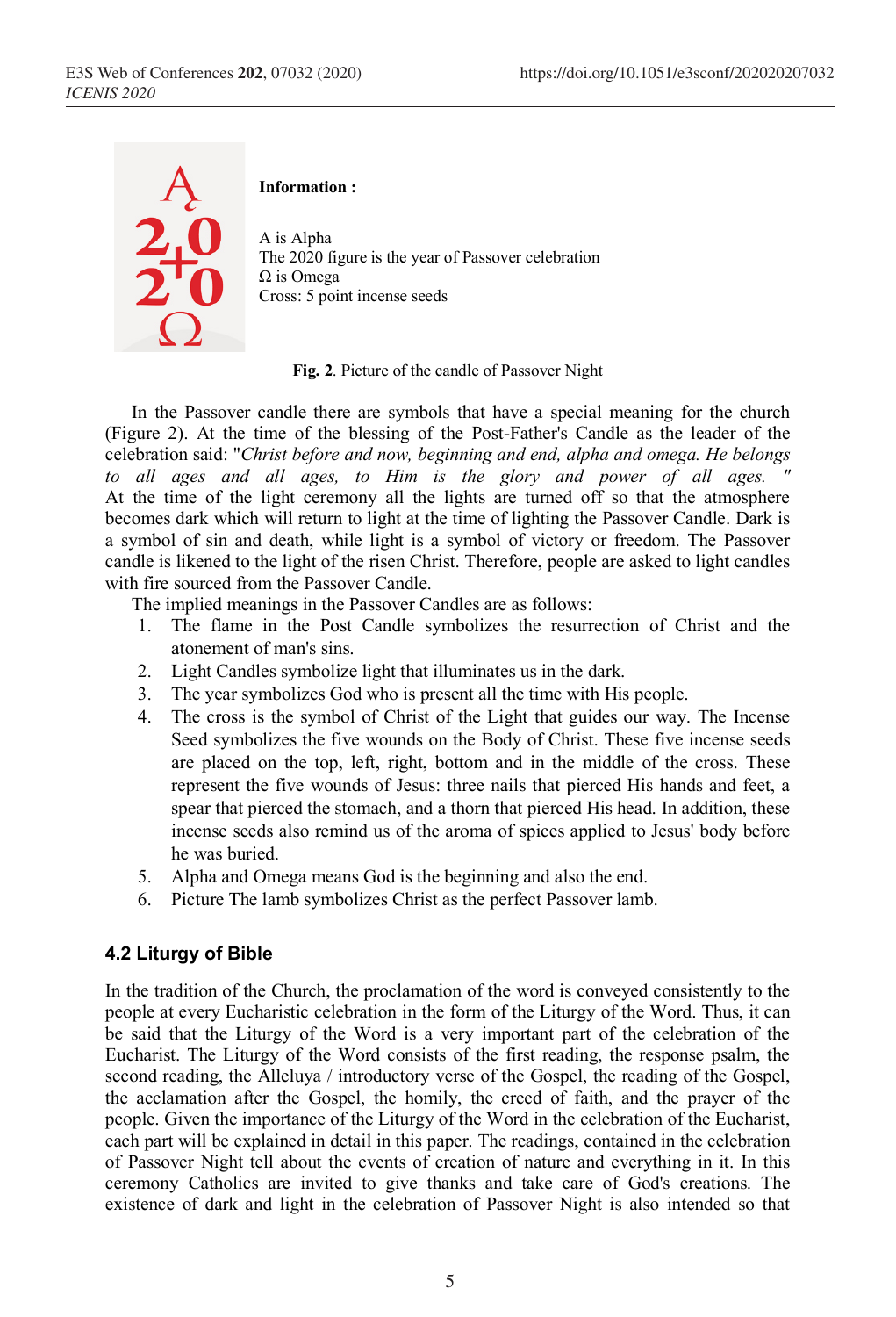humans can be a light for the environment, such as loving nature, caring for and making good use of God's creations and not being greedy.

### **4.3 Baptist liturgy**

The baptismal liturgy during the celebration of the Passover Night is usually carried out to renew baptism promises for Catholics. In this event there were several prayers devoted to the saints and saints who were believed to be the protectors of the Catholics. There is also the blessing of holy water with Passover Candles; the water is used for blessings to remember the baptismal promises made by Catholics.

### **4.4 The Eucharistic Liturgy**

The Liturgy of the Eucharist is the main worship service in the Catholic Church in which the sacrificed bread and wine change its substance into the presence of Christ [8]. The Eucharistic Liturgy consists of: Preparation of Offerings, Eucharistic Prayer, and Communion. The Eucharistic Prayer is a central part of a Eucharistic Celebration performed in each Eucharistic Celebration in the church in each parish (administrative territories within the Catholic Church in an area), in which in this procession Catholics glorify the work of God's salvation, led by a Catholic priest called 'Father'. Father is a Catholic leader in a parish, who has vowed to live in monastic life and has received special education and coronation from the Catholic Church to lead people. Therefore, only the Father is permitted by the Church to lead the Eucharist in which there is a procession of the Eucharistic Prayer. In this prayer the people are depicted as thanking Catholics for celebrating the Eucharist in fellowship with all the Churches in heaven and earth, life and death, and in fellowship with the Pope, the local diocesan / bishopric bishop, the priest, the deacon, and all believers. And with the end of the procession of the Community Prayer, the whole procession of the Eucharistic Prayer in a Eucharistic Celebration ends.

In the presentation of the sub-event above there is a communication component that acts as forming the communication event in celebration, namely: S (Situation Setting): Passover Eve celebrations occur once a year in the Catholic Churches. The above speeches occur in a formal, sacred atmosphere. So because in a sacred situation, all speeches are more centered on the priest (ritual leader), and for the people only follow, listen, and respond as needed.

P (Participant): Participants in the above speeches are Romo, and Catholics. The priest functions as a bridge between God and the Ummah, so that the priest plays more active role in the speech above because he plays the leader of the ceremony.

E (Ends): The purpose of the traditional communication of the Passover Eve Celebration above is to celebrate the Resurrection of Christ which is believed to be the redeemer of human SINS.

A (Act Sequence): The form of messages in the communication pattern of the celebration of Passover Night is a verbal message that contains prayers and hymns of Passover. In addition, there are also non-verbal messages through the tools and clothes used by the leader of the celebration. This is intended to be grateful for the work of God in human life that is extraordinary, and therefore the contents of the speech always glorify and glorify God.

K (Key): The tone in the utterances above tends to be a low tone, because to illustrate the humility of the people before how great the work of the Triune God.

I (Instrumentalities): The means of speech in communicating this Passover Eve celebration are oral languages that have specific guidelines set by the Church Council.

N (Norms): Communication in the celebration of the Passover Night which led to the appreciation of the event of human liberation from sin to become a better human being in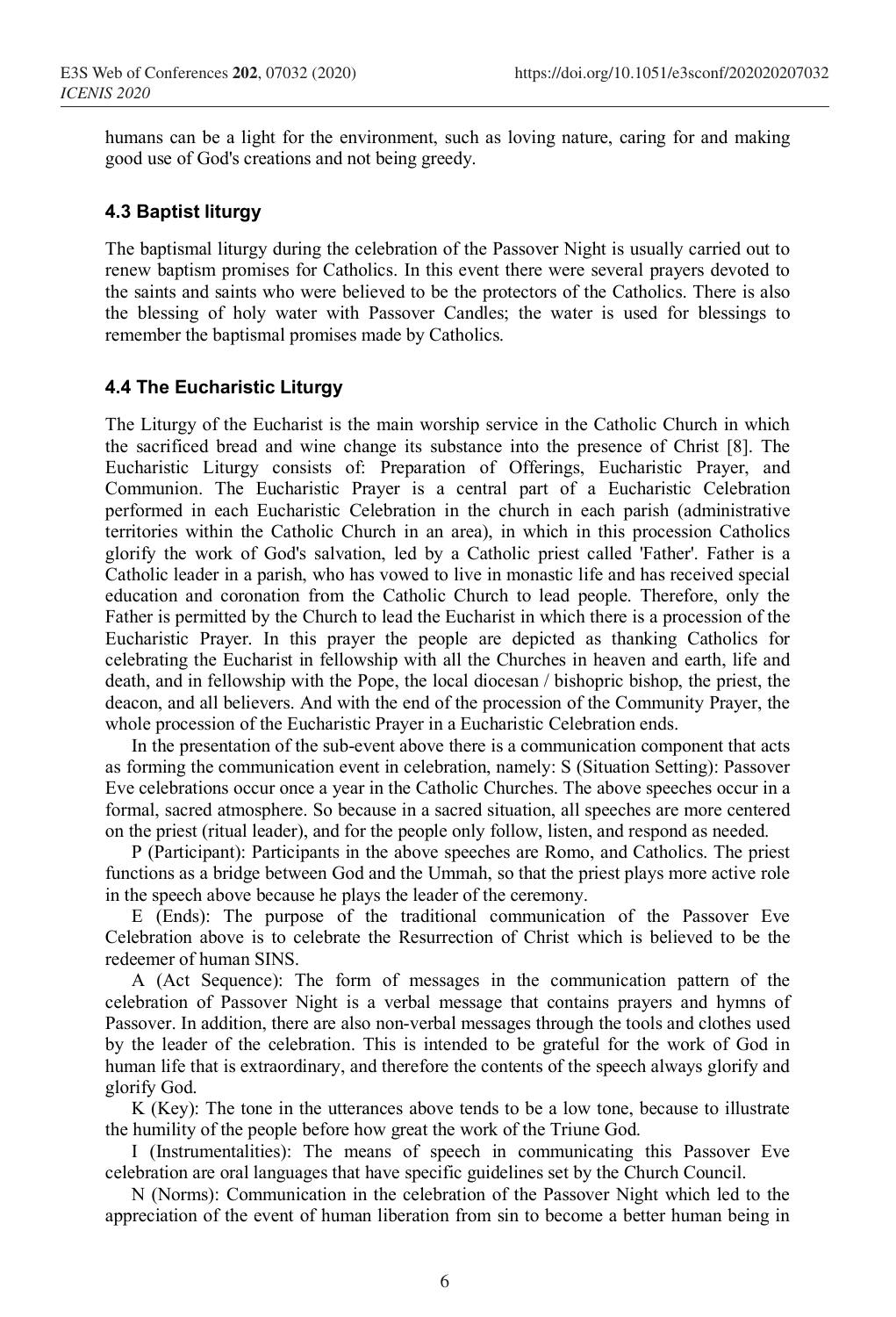life.

G (Genres): The types of speech events above are prayers to the Triune God, as a form of Catholic gratitude for the atonement and the resurrection of God.

### **Communicative Situation of Passover Night Celebration**

The Passover Night celebration is a worship service in the Catholic Church that takes place after the Good Friday. According to the most ancient traditions, tonight is a night for God to celebrate the day of God's Resurrection, or more commonly called Passover Night. This holiday is held once a year but the date changes because it is adjusted to Sunday. Passover is usually celebrated between the end of March to the end or the beginning of April to the beginning of May, depending on the calendar agreed upon by the churches in the world. The Eucharistic is usually performed in a priest-centered church in the middle of the altar. On Passover night celebrations the church is usually filled with hundreds of Catholics which causes an increase of people inside the church. so that the church always prepares additional places, such as the utilization of buildings around the church, the right and left areas of the church are given chairs and additional screens or TVs connected directly to cameras around the church, especially in the altar area where the priest leads the celebration. However, the Passover Celebration in 2020 is different from previous years. The closure of the church by the government due to the corona virus pandemic caused people to have to celebrate Passover online, through live streaming YouTube at their respective homes. Even so, it does not reduce the solemn feeling that occurs at the celebration of Passover.

# **5 Conclusions**

Based on the results of research and discussions that have been done about the communication acts of the tradition of the Passover Night Celebration to Catholics it can be concluded as that the communicative situation of the Catholic Passover Celebration tradition is conducted once a year which falls on Saturdays as the peak of the Tri Holy Day namely Holy Thursday, Good Friday then Holy Saturday (Passover Night). The communication patterns that occur in the celebration of Passover Night are one-way oral communication patterns, because they contain prayers, expressions of gratitude and exaltation of God's work, where the speech is frozen and cannot be replied directly by the people. However, there is still a two-way verbal communication pattern, when people respond to some of the utterances spoken by Romo, who acts as a bridge between the people and God. Communicative actions in the Passover Night Celebration have their own uniqueness or characteristics that will not be found on other celebration days, namely the procession and blessing of Passover Candles which have a height of 100-150 centimeters.